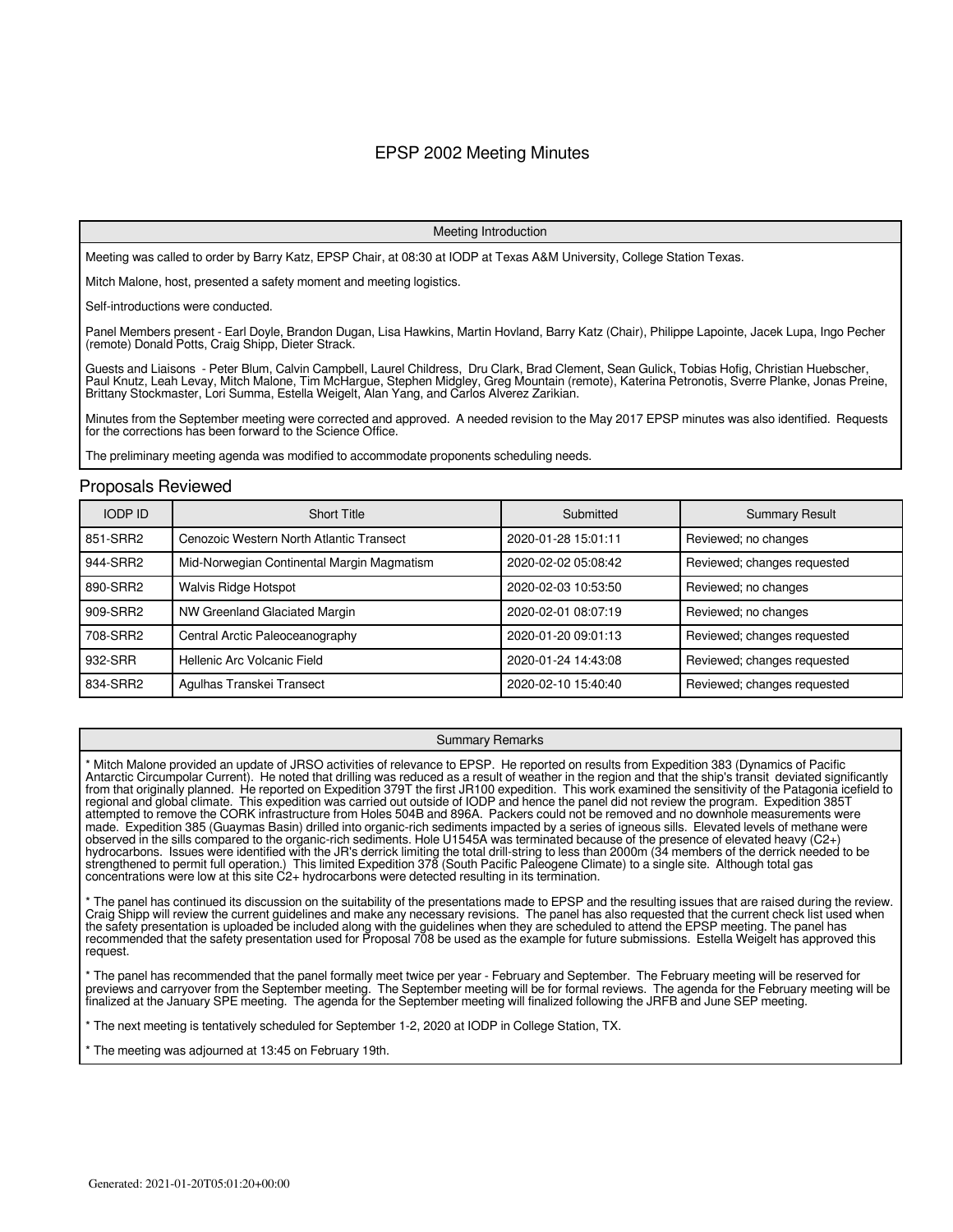## EPSP Proposal Summary

#### Proposal Review

Greg Mountain presented an addendum to the approved drill sites. A brief reminder was presented on the goals of the proposed drilling plan: 1 evaluate the role of the western North Atlantic ocean in global climate change through the drilling of a north-south transect; 2 - recover continuous Milankovitch-cycle records of surface, thermocline and deep water flow during the Eocene through the Miocene; and 3- document the history of northsouth heat exchange due to North Atlantic circulation and evaluate its impact on atmospheric CO2 and the intensity of glaciation. A site-by-site review of only the proposed modifications was presented.

| <b>Site Name</b>        | Position<br>(Lat, Lon) | Water<br>Depth<br>(m) | Requested<br>Drilling<br>Depth<br>(m) | Approved<br>Depth<br>(m) | <b>EPSP</b><br>Decision | Remarks                                                                                      |
|-------------------------|------------------------|-----------------------|---------------------------------------|--------------------------|-------------------------|----------------------------------------------------------------------------------------------|
| LABS-01A<br>(Primary)   | 53.3313<br>$-45.2620$  | 3862                  | 450                                   | 450                      | Approved                | Redrill of Site 647 (shallower penetration). Wash down to 150 mbsf of<br>hole B is approved. |
| WNAT-13A<br>(Alternate) | 33.8303<br>$-49.2403$  | 4809                  | 625                                   | 625                      | Approved                | If required, drilling can be extended to confirm basement.                                   |
| WNAT-21A<br>(Alternate) | 38.1979<br>-38.3940    | 3705                  | 540                                   | 540                      | Approved                | If required, drilling can be extended to confirm basement.                                   |
| WNAT-22A<br>(Alternate) | 38.1913<br>$-38.3943$  | 3705                  | 540                                   | 540                      | Approved                | If required, drilling can be extended to confirm basement.                                   |
| WNAT-62A<br>(Alternate) | 53.2815<br>$-41.4757$  | 3356                  | 450                                   | 800                      | Approved                |                                                                                              |

| Additional Remarks (optional) |  |  |  |  |  |  |  |  |
|-------------------------------|--|--|--|--|--|--|--|--|
|                               |  |  |  |  |  |  |  |  |
|                               |  |  |  |  |  |  |  |  |
|                               |  |  |  |  |  |  |  |  |
|                               |  |  |  |  |  |  |  |  |
|                               |  |  |  |  |  |  |  |  |
|                               |  |  |  |  |  |  |  |  |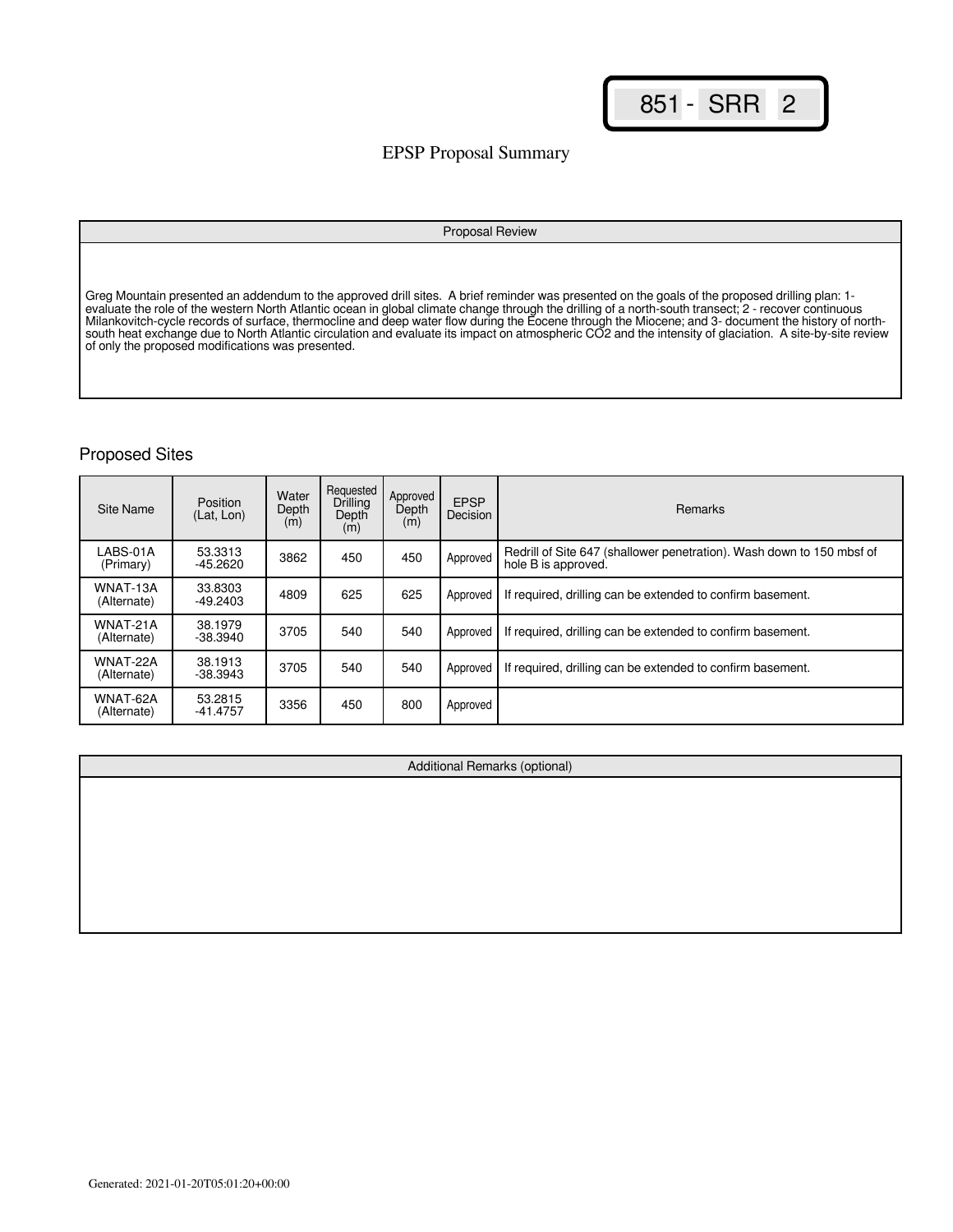# EPSP Proposal Summary

| Proposal Review                                                                                                                                    |
|----------------------------------------------------------------------------------------------------------------------------------------------------|
| Sverre Planke returned to EPSP to follow-up on three sites that were deferred at the September 2019 meeting and to clarify the ribbon at VMVM-56A. |

# Proposed Sites

| Site Name               | <b>Position</b><br>(Lat, Lon) | Water<br>Depth<br>(m) | Requested<br>Drilling<br>Depth<br>(m) | Approved<br>Depth<br>(m) | <b>EPSP</b><br><b>Decision</b>       | <b>Remarks</b>                                                                                                                                                                                         |
|-------------------------|-------------------------------|-----------------------|---------------------------------------|--------------------------|--------------------------------------|--------------------------------------------------------------------------------------------------------------------------------------------------------------------------------------------------------|
| VMVM-40A<br>(Primary)   | 65.3584<br>003.0528           | 1696                  | 200                                   |                          | Declined                             | Repositioned to AMN17-PRCMIG-Inline 3992 // AMN17-PRCMIG-<br>Xline_1565.                                                                                                                               |
| VMVM-41A<br>(Alternate) | 65.3762<br>003.0632           | 1686                  | 200                                   | 200                      | Approved                             |                                                                                                                                                                                                        |
| VMVM-42A<br>(Alternate) | 65.4086<br>003.0735           | 1695                  | 200                                   | 300                      | Approved<br>(to<br>revised<br>depth) | Deepened from the proposed request. Appears better imaged than 41<br>and less problematic than 40.                                                                                                     |
| VMVM-55B<br>(Alternate) | 65.8316<br>002.0289           | 2186                  | 200                                   | 800                      | Approved<br>(to<br>revised<br>depth) | Depth reconsidered at this location.                                                                                                                                                                   |
| VMVM-56A<br>(Alternate) | 65.8303<br>001.9928           | 2220                  | 200                                   | 200                      | Approved                             | Start and end latitudes and longitudes are required. Drilling approved<br>between CDPs / shot points 15300 (latitude, longitude) and 15460<br>latitude, longitude), along seismic line CFI_MNR07-7319. |

# New Sites

| Site Name             | Position<br>(Lat. Lon) | Water<br>Depth<br>(m) | Requested<br>Drilling<br>Depth<br>(m) | Approved<br>Depth<br>(m) | <b>EPSP</b><br>Decision                 | Remarks                                                                |
|-----------------------|------------------------|-----------------------|---------------------------------------|--------------------------|-----------------------------------------|------------------------------------------------------------------------|
| VMVM-40B<br>(Primary) | 65.3602<br>3.0538      | 1696                  | 200                                   | 200                      | Approved<br>(to<br>revised<br>location) | Positioned at AMN17-PRCMIG-Inline 3992 // AMN17-PRCMIG-<br>Xline 1565. |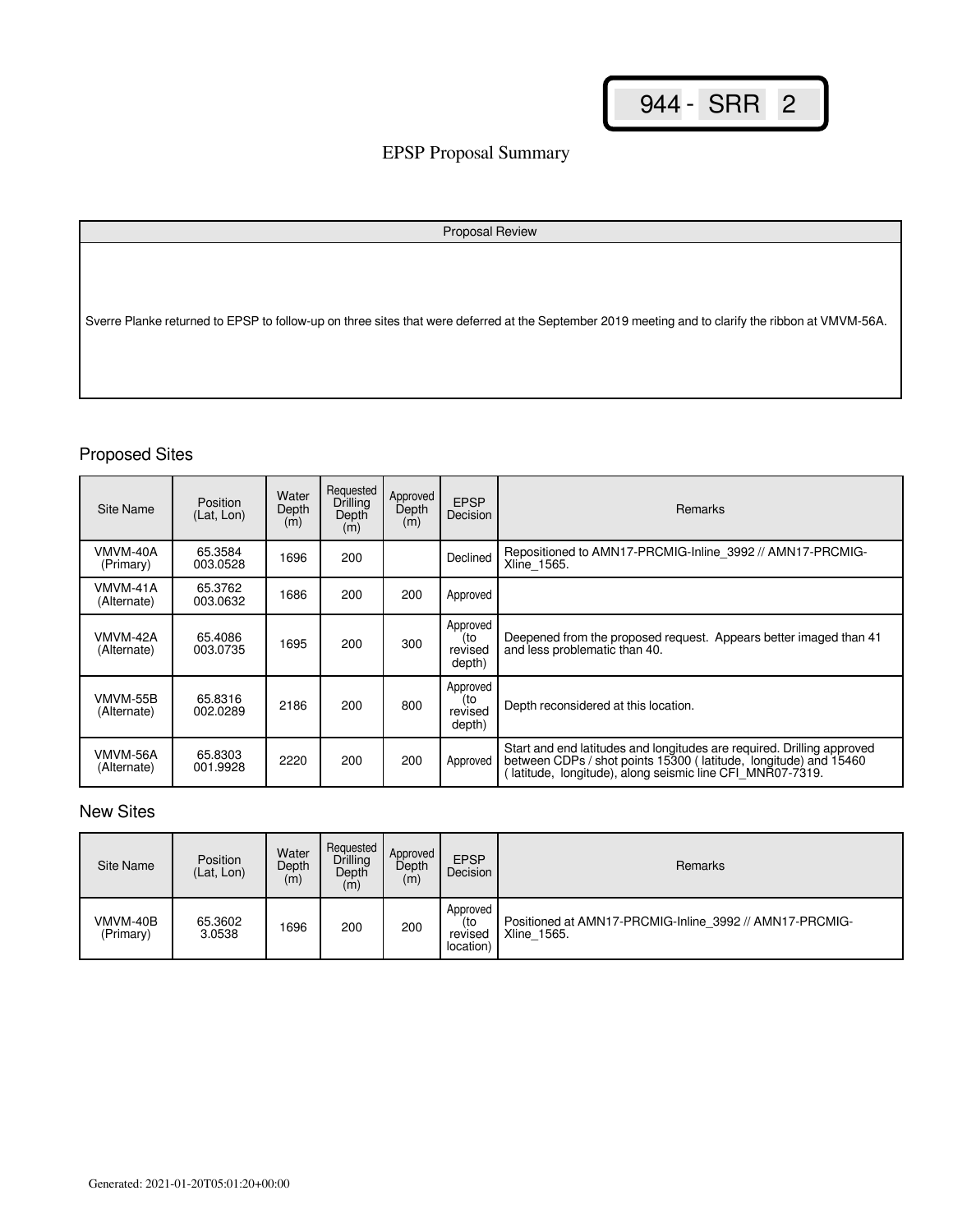EPSP Proposal Summary

Additional Remarks (optional)

An addendum has been filed as a result of the new site VMVM-040B and the conversion of VMVM56 to ribbon. VMVM-55B from the September meeting was included in the addendum.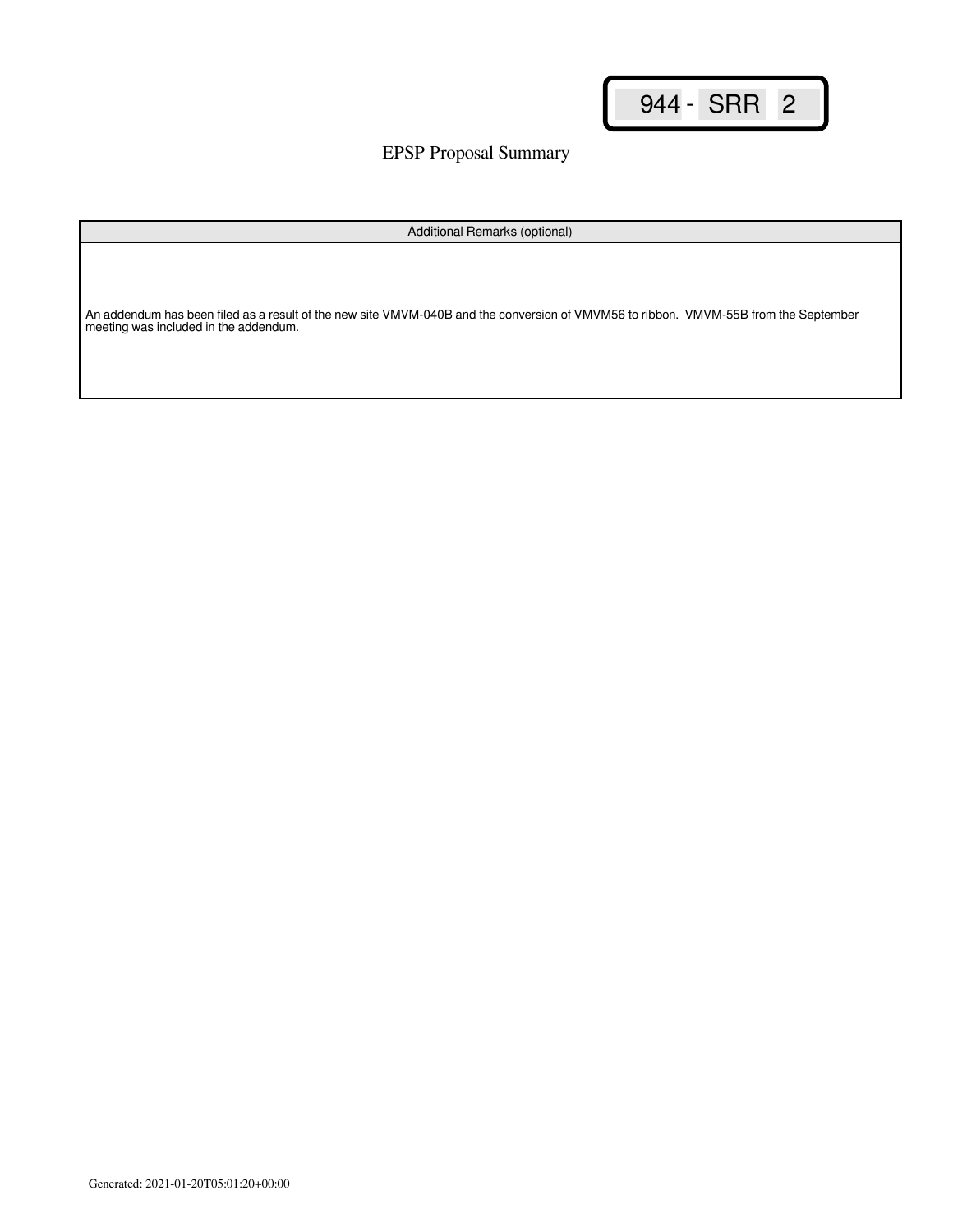# EPSP Proposal Summary

# Proposal Review Wil Sager presented 14 proposed additional sites to the panel. These sites were the result of newly acquired seismic data and would supplement those that were originally presented to the panel. The original review was held in September 2018. Prior sites were not reconsidered.

| <b>Site Name</b>             | Position<br>(Lat. Lon)      | Water<br>Depth<br>(m) | Requested<br>Drilling<br>Depth<br>(m) | Approved<br>Depth<br>(m) | <b>EPSP</b><br>Decision              | <b>Remarks</b>                      |
|------------------------------|-----------------------------|-----------------------|---------------------------------------|--------------------------|--------------------------------------|-------------------------------------|
| CT-01B<br>(Alternate)        | $-32.4912$<br>$-0.1419$     | 1934                  | 586                                   | 613                      | Approved                             |                                     |
| <b>CT-05A</b><br>(Alternate) | -32.328059<br>$-0.643115$   | 3795                  | 267                                   | 550                      | Approved<br>(to<br>revised<br>depth) | Panel extended depth into basement. |
| CT-06A<br>(Alternate)        | $-32.418908$<br>$-0.579560$ | 2757                  | 297                                   | 550                      | Approved<br>(to<br>revised<br>depth) | Panel extended depth into basement. |
| <b>TT-03A</b><br>(Alternate) | -30.368460<br>1.0855190     | 1871                  | 235                                   | 550                      | Approved<br>(to<br>revised<br>depth) | Panel extended depth into basement. |
| <b>TT-04A</b><br>(Alternate) | $-30.166925$<br>1.177510    | 3454                  | 252                                   | 550                      | Approved<br>(to<br>revised<br>depth) | Panel extended depth into basement. |
| <b>TT-05A</b><br>(Alternate) | -30.606835<br>0.976147      | 2832                  | 244                                   | 550                      | Approved<br>(to<br>revised<br>depth) | Panel extended depth into basement. |
| <b>VB-07A</b><br>(Alternate) | -26.295785<br>4.973920      | 1887                  | 408                                   | 650                      | Approved<br>(to<br>revised<br>depth) | Panel extended depth into basement. |
| <b>VB-08A</b><br>(Alternate) | $-26.269156$<br>4.958304    | 2066                  | 371                                   | 650                      | Approved<br>(to<br>revised<br>depth) | Panel extended depth into basement. |
| <b>VB-09A</b><br>(Alternate) | $-26.194484$<br>5.108462    | 2143                  | 384                                   | 650                      | Approved<br>(to<br>revised<br>depth) | Panel extended depth into basement. |
| <b>VB-10A</b><br>(Alternate) | $-26.007816$<br>4.812774    | 2886                  | 502                                   | 750                      | Approved<br>(to<br>revised<br>depth) | Panel extended depth into basement. |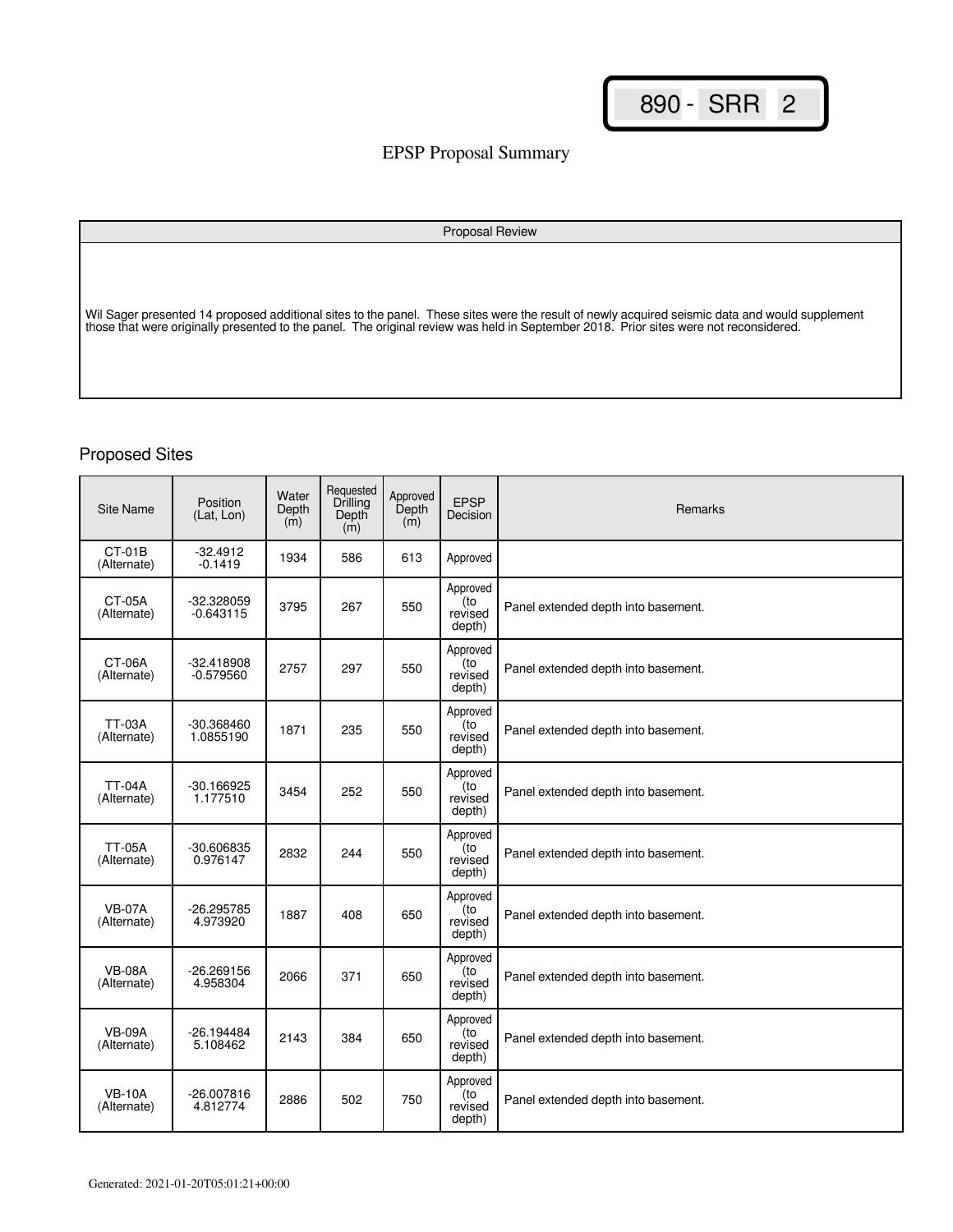# EPSP Proposal Summary

# Proposed Sites - Continued

| Site Name                    | Position<br>(Lat, Lon)   | Water<br>Depth<br>(m) | Requested<br>Drilling<br>Depth<br>(m) | Approved<br>Depth<br>(m) | <b>EPSP</b><br>Decision              | <b>Remarks</b>                      |
|------------------------------|--------------------------|-----------------------|---------------------------------------|--------------------------|--------------------------------------|-------------------------------------|
| <b>VB-11A</b><br>(Alternate) | $-26.125066$<br>4.998272 | 2607                  | 280                                   | 550                      | Approved<br>(to<br>revised<br>depth) | Panel extended depth into basement. |
| <b>VB-12A</b><br>(Alternate) | $-25.43308$<br>6.95619   | 3656                  | 393                                   | 650                      | Approved<br>(to<br>revised<br>depth) | Panel extended depth into basement. |
| <b>VB-13A</b><br>(Alternate) | -25.202772<br>7.496033   | 3943                  | 233                                   | 500                      | Approved<br>(to<br>revised<br>depth) | Panel extended depth into basement. |
| <b>VB-14A</b><br>(Alternate) | -24.595881<br>5.121919   | 3035                  | 410                                   | 650                      | Approved<br>(to<br>revised<br>depth) | Panel extended depth into basement. |
| <b>VB-15A</b><br>(Alternate) | -23.82739<br>5.57044     | 1995                  | 447                                   | 700                      | Approved<br>(to<br>revised<br>depth) | Panel extended depth into basement. |

Additional Remarks (optional)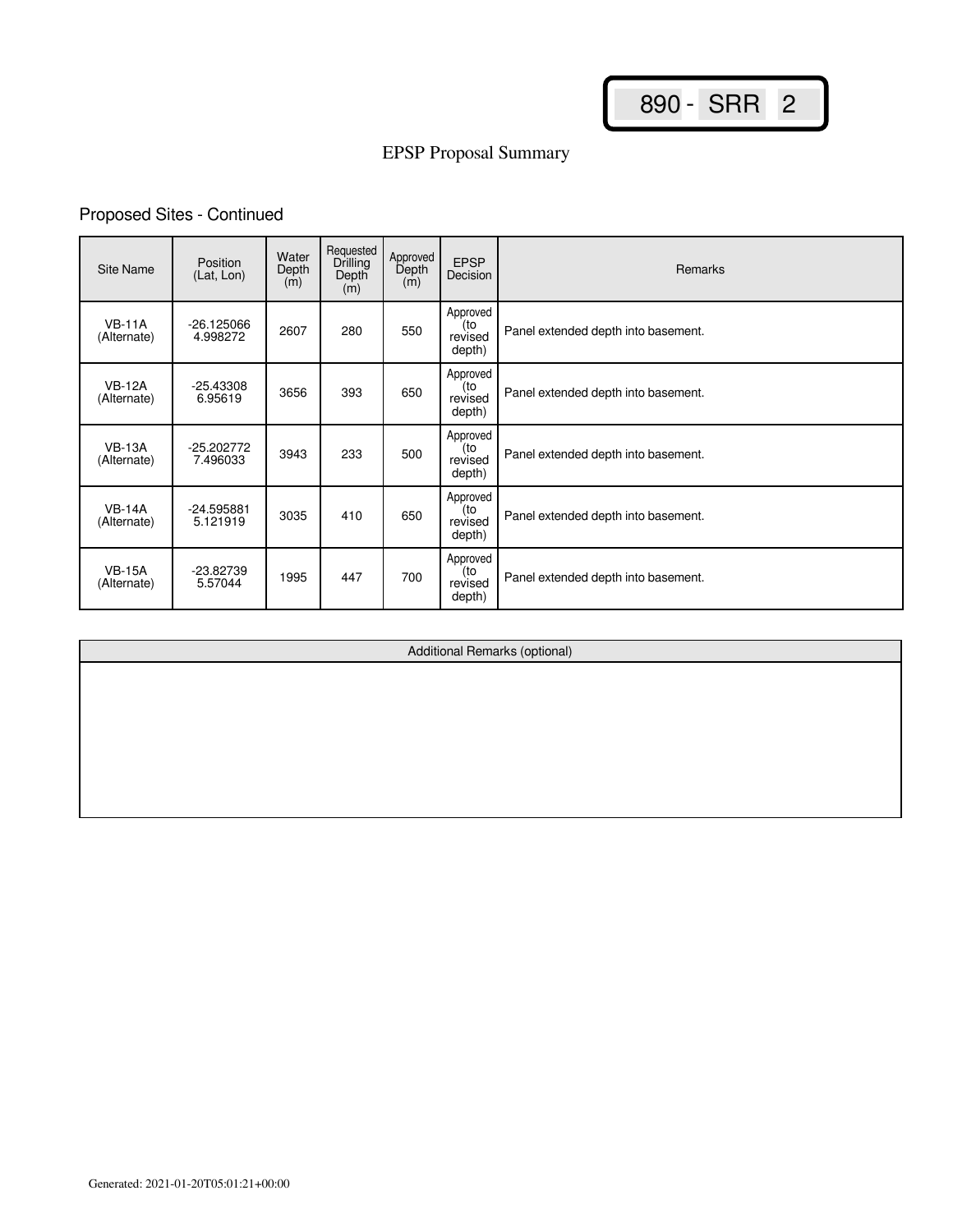## EPSP Proposal Summary

#### Proposal Review

Paul Knutz, and Calvin Campbell co-presented the proposal, which was previewed in 2018. The drilling was planned to answer a series of questions concerning the Greenland ice sheet. 1-When did glaciation initiate. 2- When did the ice sheet it expand on to the margins? 3-What were the controlling factors? 4-What was the dynamic behavior of the ice sheet across the mid-Pleistocene? 5- What has been the interaction between the ice sheet and oceanic circulation? 6- What are the differences in expansion histories between the eastern and margins. 7-How has the ice sheet behaved during previous warm periods. To answer these questions regional glaciation chronologies are needed that can only be obtained through drilling. Current drilling plan is to drill a transect in Melville Bay. It is believed that sedimentary process can be linked to circulation and ice sheet dynamics. The proponents provided an explanation of the velocity structure utilized to estimate depths. They also addressed potential issues to be addressed during the EPSP review: potential hydrocarbons; drilling in glacial sediments; presence of icebergs, and biologic communities.

| Site Name                    | Position<br>(Lat. Lon) | Water<br>Depth<br>$\dot{m}$ | Requested<br>Drilling<br>Depth<br>(m) | Approved<br>Depth<br>(m) | <b>EPSP</b><br>Decision              | Remarks                                                                                                                                                                                       |
|------------------------------|------------------------|-----------------------------|---------------------------------------|--------------------------|--------------------------------------|-----------------------------------------------------------------------------------------------------------------------------------------------------------------------------------------------|
| $MB-01C$<br>(Alternate)      | 73.0001<br>$-63.0065$  | 1809                        | 473                                   | 473                      | Approved                             |                                                                                                                                                                                               |
| <b>MB-02C</b><br>(Primary)   | 73.1150<br>$-63.7904$  | 1957                        | 522                                   | 522                      | Approved                             | Panel wishes to acknowledge the dramatic change in seismic character<br>below 3100ms (410 m) representing a change in lithology which may<br>impact drilling leading to a stuck drill string. |
| <b>MB-03B</b><br>(Alternate) | 73.5032<br>$-62.4861$  | 498                         | 375                                   | 375                      | Approved                             |                                                                                                                                                                                               |
| <b>MB-04C</b><br>(Alternate) | 73.8734<br>$-62.0528$  | 628                         | 305                                   | 305                      | Approved                             |                                                                                                                                                                                               |
| <b>MB-05B</b><br>(Alternate) | 74.2116<br>$-61.3397$  | 704                         | 520                                   | 520                      | Approved                             |                                                                                                                                                                                               |
| $MB-06D$<br>(Primary)        | 74.1283<br>$-60.9744$  | 614                         | 561                                   | 561                      | Approved                             |                                                                                                                                                                                               |
| <b>MB-07B</b><br>(Primary)   | 74.4925<br>$-60.5832$  | 736                         | 978                                   | 978                      | Approved                             |                                                                                                                                                                                               |
| <b>MB-08A</b><br>(Alternate) | 73.4870<br>$-62.2682$  | 497                         | 370                                   | 370                      | Approved                             |                                                                                                                                                                                               |
| <b>MB-10A</b><br>(Alternate) | 74.4584<br>$-61.1792$  | 698                         | 1200                                  | 1288                     | Approved                             | Confirmed depth at 2200ms twt.                                                                                                                                                                |
| <b>MB-11A</b><br>(Alternate) | 74.4283<br>-60.4086    | 747                         | 1015                                  | 1200                     | Approved<br>(to<br>revised<br>depth) | Approved site deepened.                                                                                                                                                                       |
| <b>MB-12A</b><br>(Alternate) | 74.4597<br>$-60.5049$  | 739                         | 971                                   | 1186                     | Approved<br>to)<br>revised<br>depth) | Confirmed depth in meters for 2175 ms twt. Site deepened.                                                                                                                                     |
| <b>MB-13A</b><br>(Alternate) | 74.2118<br>$-61.3958$  | 707                         | 540                                   | 540                      | Approved                             |                                                                                                                                                                                               |
| <b>MB-14A</b><br>(Alternate) | 74.2109<br>$-61.2704$  | 663                         | 510                                   | 510                      | Approved                             |                                                                                                                                                                                               |
| <b>MB-15A</b><br>(Alternate) | 74.1217<br>$-60.9909$  | 605                         | 582                                   | 648                      | Approved<br>(to<br>revised<br>depth) | Confirmed depth in meters for 1500 ms twt. Site deepened.                                                                                                                                     |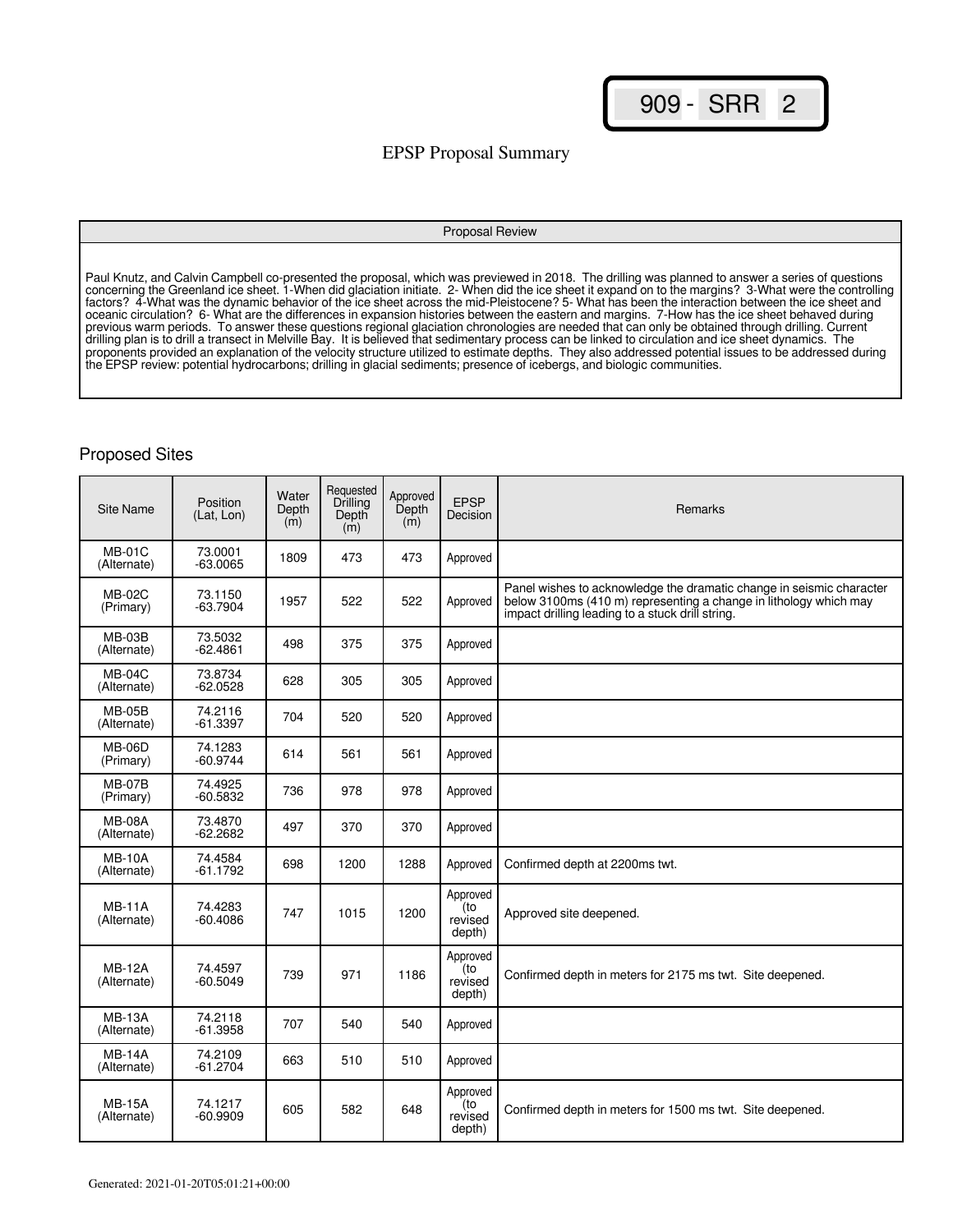# EPSP Proposal Summary

# Proposed Sites - Continued

| Site Name                    | Position<br>(Lat, Lon) | Water<br>Depth<br>(m) | Requested<br>Drilling<br>Depth<br>(m) | Approved<br>Depth<br>(m) | <b>EPSP</b><br>Decision              | <b>Remarks</b>                                  |
|------------------------------|------------------------|-----------------------|---------------------------------------|--------------------------|--------------------------------------|-------------------------------------------------|
| <b>MB-16A</b><br>(Alternate) | 74.5507<br>$-60.7990$  | 734                   | 1089                                  | 1089                     | Approved                             |                                                 |
| <b>MB-17A</b><br>(Primary)   | 74.2323<br>$-61.0374$  | 655                   | 230                                   | 411                      | Approved                             | Approved to requested revised depth (Option B). |
| <b>MB-20A</b><br>(Alternate) | 72.9118<br>$-63.0642$  | 1928                  | 464                                   | 450                      | Approved<br>(to<br>revised<br>depth) | Shallow to 3000 ms TWT                          |
| <b>MB-22A</b><br>(Alternate) | 73.1388<br>$-63.6402$  | 1850                  | 611                                   | 611                      | Approved                             |                                                 |
| <b>MB-23A</b><br>(Primary)   | 72.9840<br>$-62.9805$  | 1821                  | 422                                   | 422                      | Approved                             |                                                 |
| <b>MB-30A</b><br>(Primary)   | 73.9013<br>-61.8540    | 618                   | 303                                   | 303                      | Approved                             |                                                 |
| <b>MB-31A</b><br>(Primary)   | 73.5607<br>$-62.1512$  | 531                   | 282                                   | 282                      | Approved                             |                                                 |

Additional Remarks (optional)

\* Proponents are asked to provide to the operator additional information of the biologic community protected zones.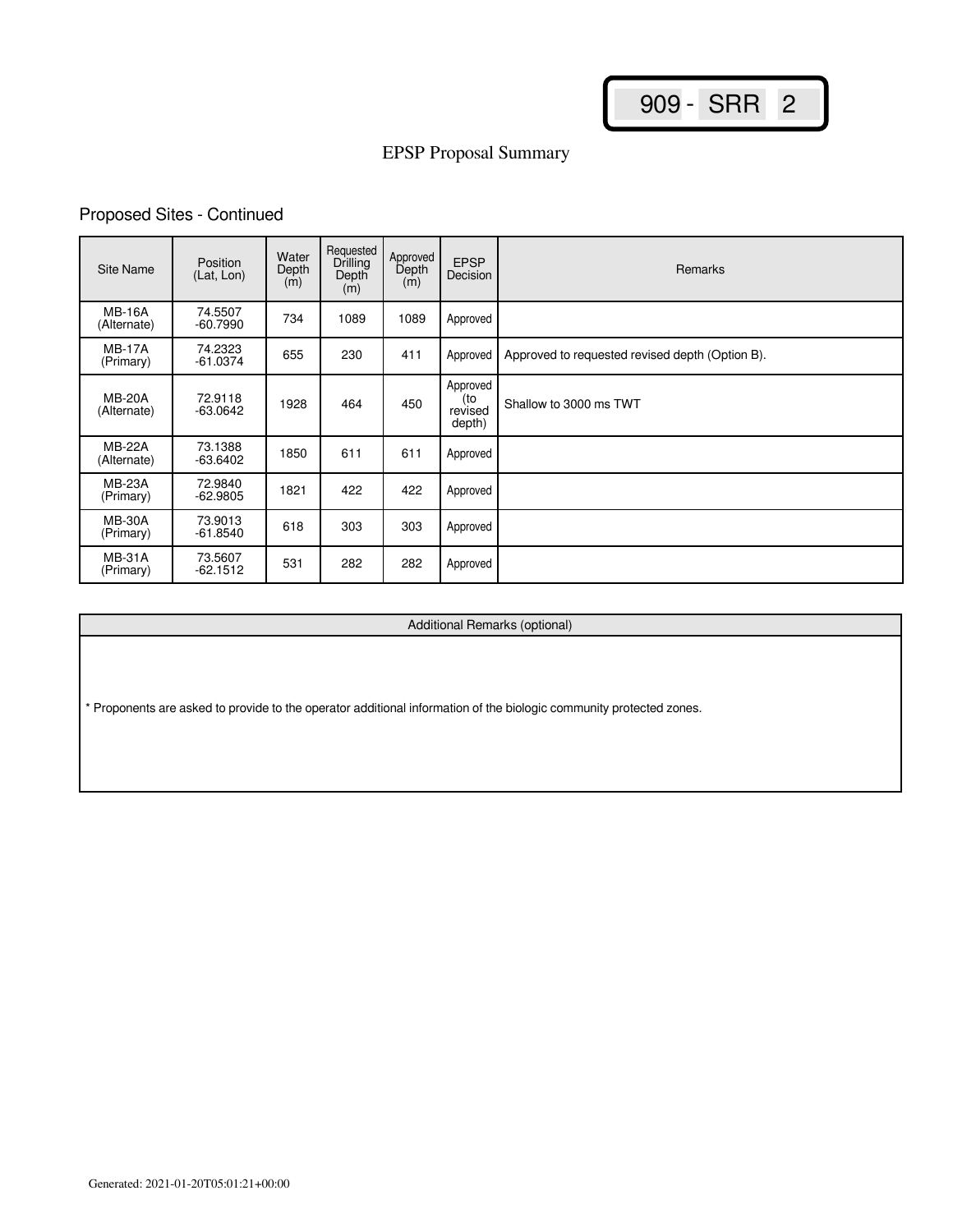## EPSP Proposal Summary

#### Proposal Review

Estella Weigelt reminded the panel of the proposal's primary objectives. The overall objective of the proposal was to investigate the Arctic Ocean's rapid and dramatic environmental changes and the associated feedbacks. Detailed objectives are to establish: 1- the history of the Arctic ice sheets, sea ice, and global climate; 2- the history of Arctic circulation; 3- the history of Arctic river discharge; 4- a high resolution Pliocene record; and 5- the hiatus history. The aim is to obtain higher resolution records than ACEX, without a hiatus. It was noted that the age model is problematic, with the nearest control being about 1000 km from the transect position. A discussion on depthing error based on velocity uncertainty was held. Issues associated with sea-ice conditions, deviations in water depths, and strong bubble artifacts were also discussed. The panel was asked to review data from four proposed sites.

## Proposed Sites

| Site Name               | Position<br>(Lat, Lon) | Water<br>Depth<br>(m) | Requested<br>Drilling<br>Depth<br>(m) | Approved<br>Depth<br>(m) | <b>EPSP</b><br>Decision | <b>Remarks</b>                   |
|-------------------------|------------------------|-----------------------|---------------------------------------|--------------------------|-------------------------|----------------------------------|
| $LR-04B$<br>(Alternate) | 81.3544<br>141.2930    | 890                   | 1020                                  |                          | Declined                | AWI-20140298 CDP5230 2.1twt time |
| $LR-05B$<br>(Alternate) | 81.3256<br>141.4248    | 906                   | 1050                                  | 1050                     | Approved                |                                  |
| $LR-10A$<br>(Primary)   | 81.4810<br>140.5997    | 878                   | 50                                    |                          | Declined                | AWI-20180310 CDP 700 50 meters   |
| $LR-11B$<br>(Primary)   | 81.4365<br>140.8405    | 794                   | 900                                   | 900                      | Approved                |                                  |

## New Sites

| Site Name               | Position<br>(Lat, Lon) | Water<br>Depth<br>(m) | Requested<br>Drilling<br>Depth<br>(m) | Approved<br>Depth<br>(m) | <b>EPSP</b><br>Decision                 | <b>Remarks</b>                                                                   |
|-------------------------|------------------------|-----------------------|---------------------------------------|--------------------------|-----------------------------------------|----------------------------------------------------------------------------------|
| LR-10B<br>(Primary)     | 81.4836<br>140.585     | 878                   | 50                                    | 50                       | Approved<br>(to<br>revised<br>location) | Located by EPSP to AWI-20180310 CDP 700 to a depth of 50 meters                  |
| $LR-04C$<br>(Alternate) | 81.3531<br>141.2484    | 890                   | 1020                                  | 930                      | Approved<br>(to<br>revised<br>location) | Located by EPSP at AWI-20140298 CDP5230 to a depth equivalent to<br>2.1 twt time |

#### Additional Remarks (optional)

An addendum has been filed to complete LR-10B (positioned at AWI-20180310, CDP 700 to 50 meters) and LR-04C (positioned at AWI-20140298, CDP5230 to the depth corresponding to 2.1sec TWT time).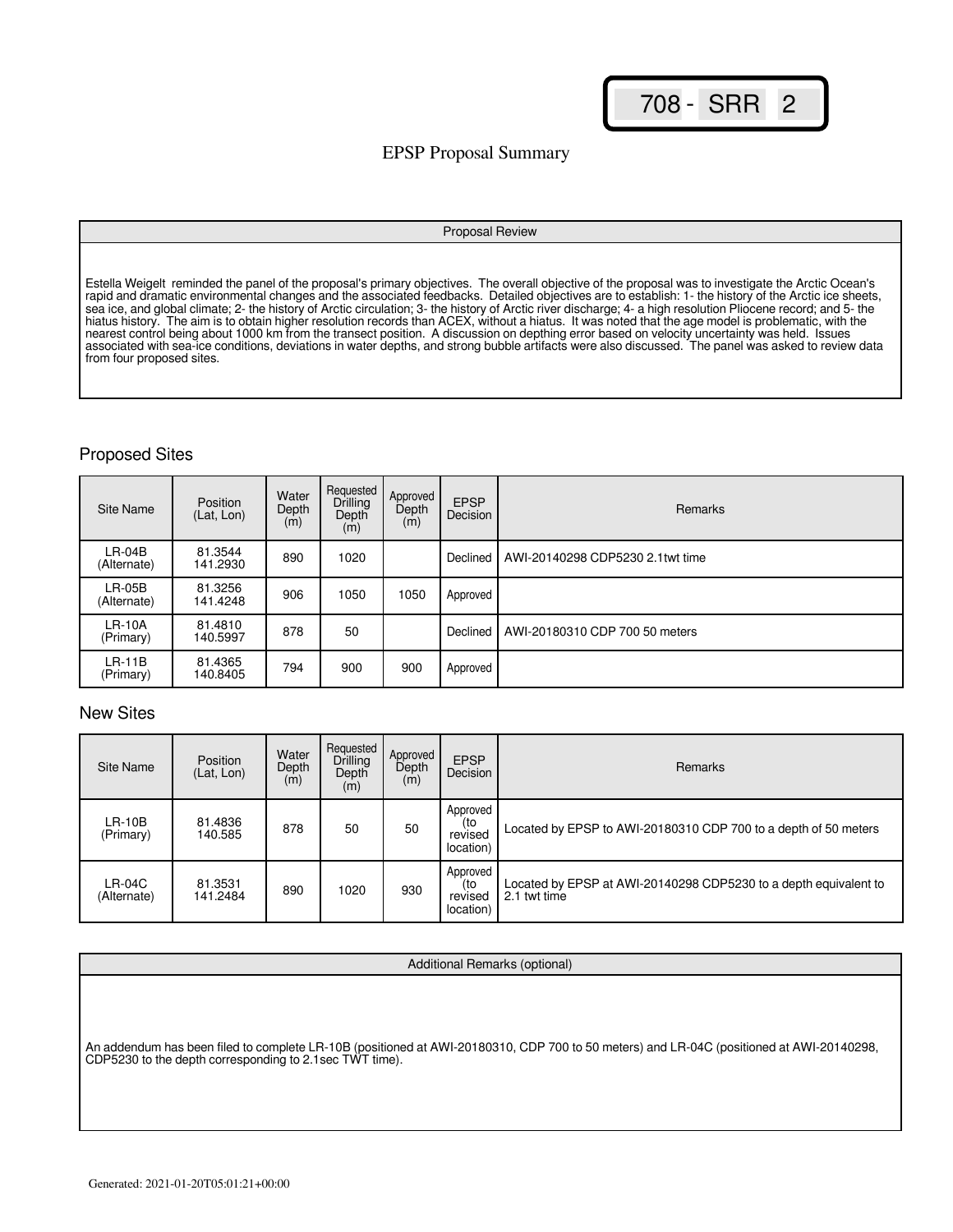## EPSP Proposal Summary

#### Proposal Review

Christian Hubscher presented the proposal to the panel. The planned drilling was aimed at: 1- reconstructing the volcanic history in an active rift environment; 2- reconstructing the subsidence and tectonic histories and the relationship between volcanism and major tectonic events; 3 reconstructing magma petrogenesis in the CSK volcanic field; 4- obtaining a more complete understanding of the products inside and outside of the caldera and potential impact during the Late Bronze age; 5- studying the histories, dynamics and hazards of the Kameni and Kolumbo submarine volcanoes; 6-examining the transition from continental to marine environments in the southern Aegean; and 7 the reaction of biological systems to volcanic eruptions and seawater acidification. A site-by-site review followed.

| <b>Site Name</b>         | Position<br>(Lat. Lon) | Water<br>Depth<br>(m) | Requested<br>Drilling<br>Depth<br>(m) | Approved<br>Depth<br>(m) | <b>EPSP</b><br>Decision | Remarks                                                                                            |
|--------------------------|------------------------|-----------------------|---------------------------------------|--------------------------|-------------------------|----------------------------------------------------------------------------------------------------|
| CSK-01A<br>(Primary)     | 36.7293<br>25.6482     | 489                   | 765                                   | 765                      | Approved                | Approval to confirm basement.                                                                      |
| CSK-02A<br>(Alternate)   | 36.7438<br>25.7146     | 488                   | 447                                   | 533                      | Approved                | Approved to confirm basement.                                                                      |
| CSK-03A<br>(Primary)     | 36.5549<br>25.4398     | 397                   | 566                                   | 566                      | Approved                |                                                                                                    |
| CSK-04A<br>(Alternate)   | 36.5728<br>25.4092     | 402                   | 545                                   |                          | Declined                | Relocated to Line HH06-44 CDP1670 to a depth of 1150ms twt.                                        |
| CSK-05B<br>(Primary)     | 36.4356<br>25.3806     | 385                   | 360                                   |                          | Declined                | Relocated to Line GEOMAR P1006 CDP 20245 to a depth of 750ms.                                      |
| CSK-06B<br>(Alternate)   | 36.4423<br>25.3752     | 383                   | 360                                   | 360                      | Approved                |                                                                                                    |
| CSK-07B<br>(Primary)     | 36.38895<br>25.41713   | 292                   | 360                                   | 360                      | Approved                |                                                                                                    |
| CSK-08B<br>(Alternate)   | 36.38161<br>25.40606   | 293                   | 375                                   | 375                      | Approved                |                                                                                                    |
| CSK-09A<br>(Primary)     | 36.5656<br>25.7613     | 694                   | 595                                   | 595                      | Approved                | Approved to confirm basement.                                                                      |
| CSK-10A<br>(Alternate)   | 36.5494<br>25.7714     | 672                   | 377                                   |                          | Declined                | Relocated to Line HH06-04 CDP 1925 to a depth of 1630ms twt.<br>Basement confirmation is approved. |
| CSK-13A<br>(Primary)     | 36.3243<br>25.1826     | 489                   | 857                                   | 857                      | Approved                | Approved to confirm basement.                                                                      |
| CSK-14A<br>(Alternate)   | 36.3049<br>25.1286     | 523                   | 756                                   | 756                      | Approved                | Approved to confirm basement.                                                                      |
| $CSK-15A$<br>(Alternate) | 36.7320<br>25.6463     | 490                   | 800                                   | 800                      | Approved                | Approved to confirm basement.                                                                      |
| CSK-16A<br>(Alternate)   | 36.5480<br>25.4517     | 372                   | 565                                   | 565                      | Approved                |                                                                                                    |
| CSK-17A<br>(Alternate)   | 36.4339<br>25.3819     | 386                   | 420                                   |                          | Declined                | Potential CO2 accumulation speculated by proponents.                                               |
| CSK-18A<br>(Alternate)   | 36.3755<br>25.3942     | 291                   | 380                                   | 380                      | Approved                |                                                                                                    |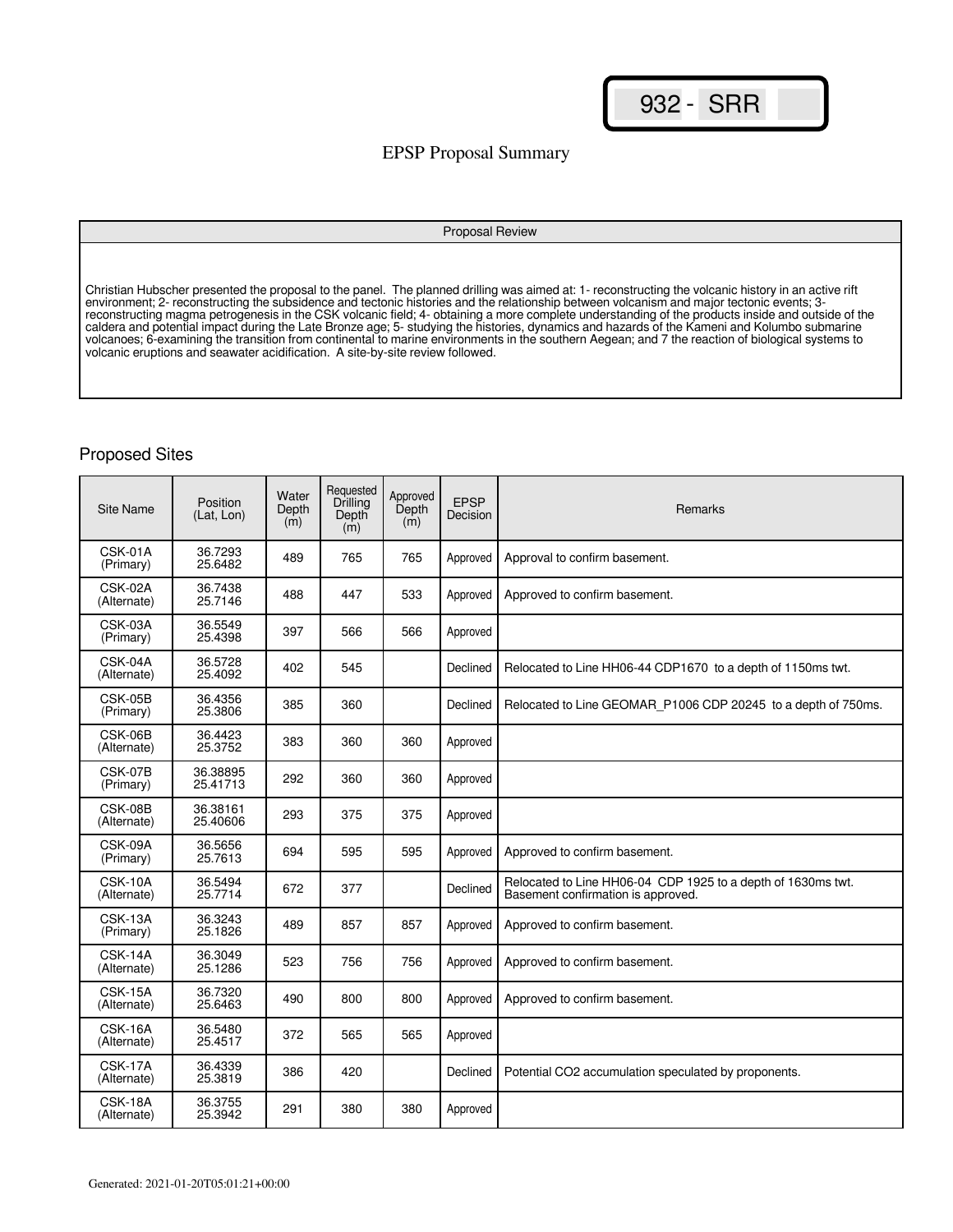# EPSP Proposal Summary

## Proposed Sites - Continued

| <b>Site Name</b>       | Position<br>(Lat, Lon) | Water<br>Depth<br>(m) | Requested<br><b>Drilling</b><br>Depth<br>(m) | Approved<br>Depth<br>(m) | <b>EPSP</b><br>Decision              | <b>Remarks</b>                  |
|------------------------|------------------------|-----------------------|----------------------------------------------|--------------------------|--------------------------------------|---------------------------------|
| CSK-19A<br>(Alternate) | 36.5563<br>25.7503     | 688                   | 740                                          | 740                      | Approved                             | Approved to confirm basement.   |
| CSK-20A<br>(Alternate) | 36.3127<br>25.1501     | 515                   | 909                                          | 909                      | Approved                             | Approved to confirm basement.   |
| CSK-21A<br>(Alternate) | 36,5068<br>25.5053     | 309                   | 730                                          | 630                      | Approved<br>(to<br>revised<br>depth) | Depth decreased to 1100 ms twt. |

## New Sites

| Site Name              | Position<br>(Lat. Lon) | Water<br>Depth<br>(m) | Requested<br>Drilling<br>Depth<br>(m) | Approved<br>Depth<br>(m) | <b>EPSP</b><br>Decision                 | <b>Remarks</b>                                                                                                                                                               |
|------------------------|------------------------|-----------------------|---------------------------------------|--------------------------|-----------------------------------------|------------------------------------------------------------------------------------------------------------------------------------------------------------------------------|
| CSK-04C<br>(Alternate) | 36.5752<br>25.4146     | 402                   | 545                                   | 581                      | Approved<br>(to<br>revised<br>location) | Located at Line HH06-44 CDP1670 to a depth equivalent to 1150ms twt.<br>Proponents need to confirm latitude and longitude and drill depth.                                   |
| CSK-10B<br>(Alternate) | 36.5507<br>25.7668     | 672                   | 377                                   | 363                      | Approved<br>(to<br>revised<br>location) | Located at line HH06-04 CDP 1790 to a depth equivalent to 1630ms<br>twt. Proponents need to confirm latitude and longitude and drill depth.<br>Approved to confirm basement. |
| CSK-05C<br>(Primary)   | 36.4375<br>25.3789     | 385                   | 234                                   | 234                      | Approved<br>(to<br>revised<br>location) | Located at Line GEOMAR_P1006 CDP 20245 to a depth equivalent to<br>750ms twt. Proponents need to confirm latitude and longitude and drill<br>depth.                          |

#### Additional Remarks (optional)

As a result of the addition of three new sites CSK-04C, CSK-05C and CSK-10B and addendum has been filed. Latitudes, longitudes and approved drilling depths need to be provided.